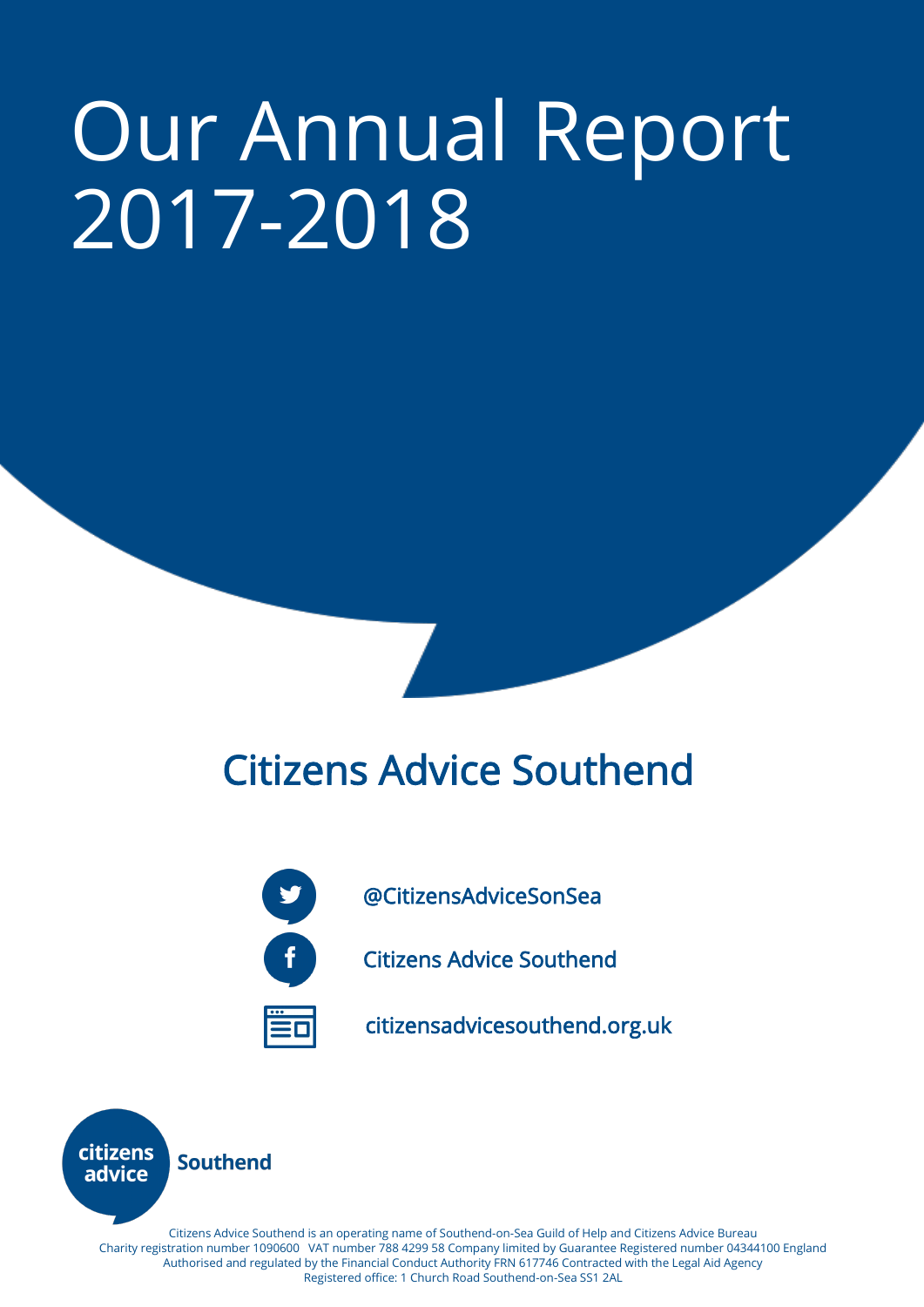# Chair's Report – Phil Stepney

I am pleased to present my annual report to members and colleagues of Citizens Advice Southend.

During the year we made a successful bid to secure our core funding for advice services from Southend Borough Council for a further 3 years. We are grateful to the Council for their continued support.

The year was our first under the new Citizens Advice membership agreement and we were one of the first local services to be reviewed under the leadership self assessment scheme. Review is across a number of areas of governance which provided us with a challenging but positive assessment of the way we manage ourselves.

We continue to keep a tight rein on our finances, at the same time maintaining a broad range of services including legal work despite poor funding in this important area.

I attended the office during volunteer week and whilst I was there a most enjoyable event occurred. A client who had been assisted by our immigration team to obtain an extension of their visa to support a sick young family member came into the office with a large cake as a way of saying thank you for the service provided to them, a wonderful reflection of the work done and impact of our services to the local community.

As in previous years I would like to take this opportunity to thank Trish Carpenter, all the paid staff and volunteers and my fellow trustees for the amount of time devoted to Citizens Advice Southend. Without all your efforts the service to people needing our advice and support would be all the poorer.

# Vice Chair's Report – Julie Cushion

I am once again focusing on the great work of the CABFair Committee raising much needed funds to improve life within the Bureau. The members of the committee are myself as the Trustee Representative, Cindy Sayer, Len Mason, Sandra Smith, Gill Sanderson and John Cotton.

The current balance of the CABFair account as of the 31st March 2018 is £2,976.30 and this has been raised by some very enjoyable events, dinner at the Pearl Dragon and our annual Quiz Night, which always proves to be a challenging contest expertly led by Quiz Master Len Mason.

With grateful thanks to the Mayor Cllr Fay Evans, who during her Mayoral year becomes President of Southend Citizens Advice, we had a wonderful evening at the Mayoral House Porters. It was a fantastic event, facilitated by the CABFair Committee and well supported.

The CABFair committee have continued supporting regular payments, the AquAid rental and cups, purchase of wine for the Christmas Dinner and purchase of a dishwasher.

Please don't forget the 100 Club is always looking for new members.

Sadly over the last year or so events appear to be less well supported and this can be demoralising to the committee who make so much effort to organise these events, not just to fundraise, but also to give a valuable opportunity for volunteers, staff and Trustees to be able to get together. If you have ideas for events please do not hesitate to let a member of the committee know.

Please do continue to support the valued work of the CABFair committee.



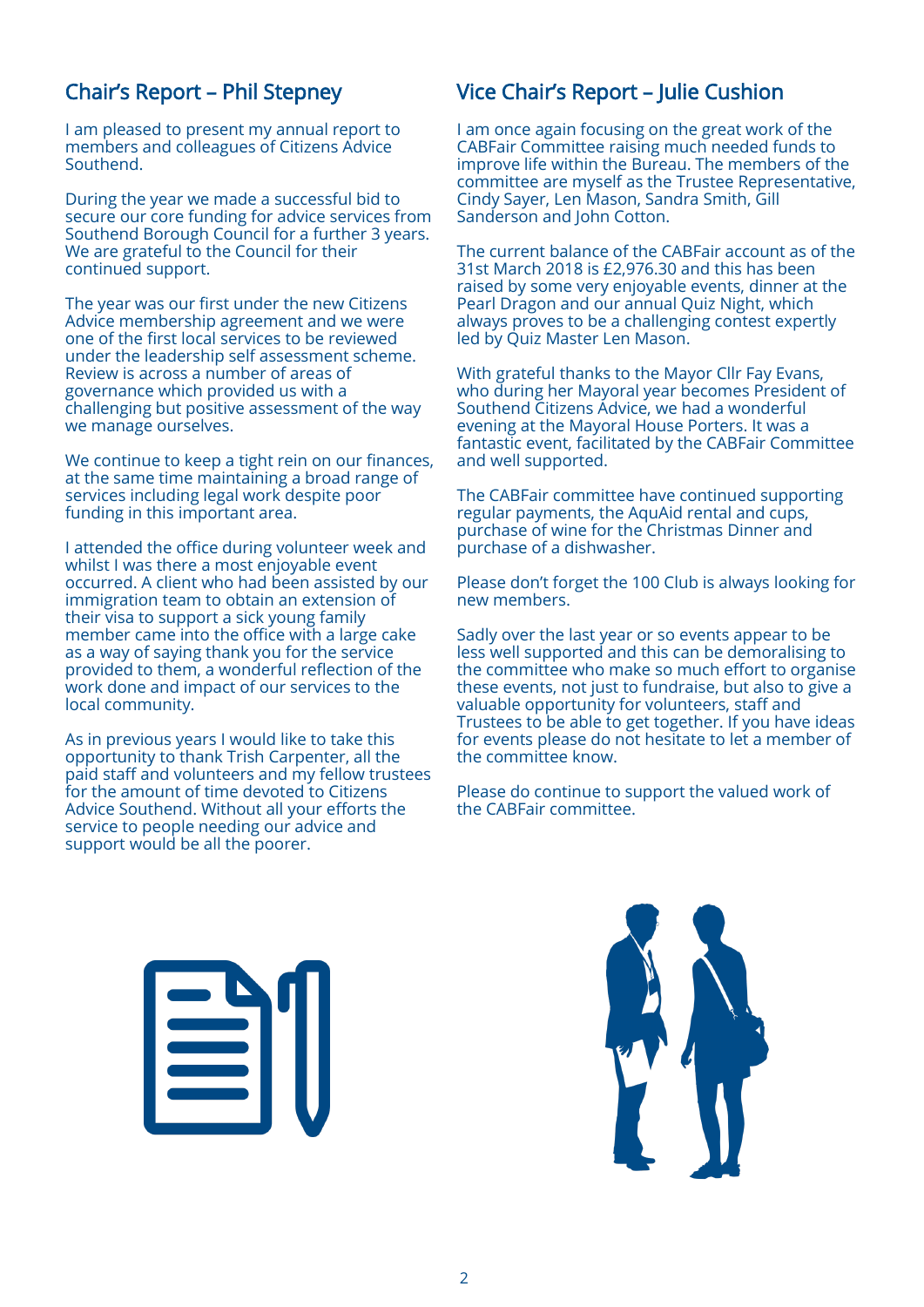# Treasurer's Report – Graham Robinson

I am pleased to report on another satisfactory set of results. A profit has been achieved of £35,252 although £15,000 of this is a result of a write back to income of £15,000 in respect of a reserve in respect of expenditure on a previous project which is now no longer required.

Income from our main areas of activity continued in line with expectations and previous years, augmented by results from our debt advice project with the Royal Bank of Scotland which was extended from its original end date of 31st August 2017 to 31st August 2018 and has now been extended further to August 2019.

Income from Southend Borough Council continues to cover our core costs and the Trustees are very pleased to confirm that our application for future funding from the Council has been approved for a three year period to 31st March 2021.

On the basis of known future funding levels our Budgets continue to predict positive results and these have been achieved for the first half of the new financial year.

A long term target of the Trustees has been to reach a level of Net Current Assets which would cover six month overhead costs which is a fairly normal target for charitable organisations. This was an impossible target some years ago but has finally been achieved.

#### Bureau Manager's Report – Trish Carpenter

What a difference a year makes. In my report last year I highlighted the potential funding crisis we faced. I am delighted to report that this was averted; we are very much still in business and looking forward to meeting the challenges the future holds.

Details of the sources of our funding are given elsewhere in this report but I wish to place on record our thanks for all the financial support we receive and the recognition we enjoy. This means we can continue to help people find a way forward, something we have been doing since 1908.

Citizens Advice Southend is a special place to work. I enjoy the support and friendship of a tremendous team of people and the satisfaction of knowing that what we do makes a difference to so many people who need our help.

I will end in my customary way by saying that none of what has been achieved would have been possible without the hard work and dedication of everyone involved with Citizens Advice Southend. My heartfelt thanks go to them all.

# Client Survey

A survey form is available for anyone who visits our offices to give us feedback about their experience.

The questions cover the friendliness of staff, our facilities, the quality of help given and whether the client would recommend us to a friend.

In 2017 - 18 a least one survey was completed in 10 of the 12 months and overall satisfaction with our services was 95%.

# Our finances

Citizens Advice Southend, like every member of the Citizens Advice service, is a registered charity reliant on trained volunteers and funds from various sources including the local authority, other statutory bodies, trusts, companies and individuals, to provide vital services for our local community. We are a company limited by guarantee.

| <b>Where our Funding</b><br><b>Comes From</b> | $\frac{9}{6}$ |
|-----------------------------------------------|---------------|
| <b>Local Authority</b>                        | 53            |
| <b>Other Grants &amp; Projects</b>            | 20            |
| <b>Donations &amp; Other Income</b>           | 17            |
| <b>Other Statutory Bodies</b>                 |               |

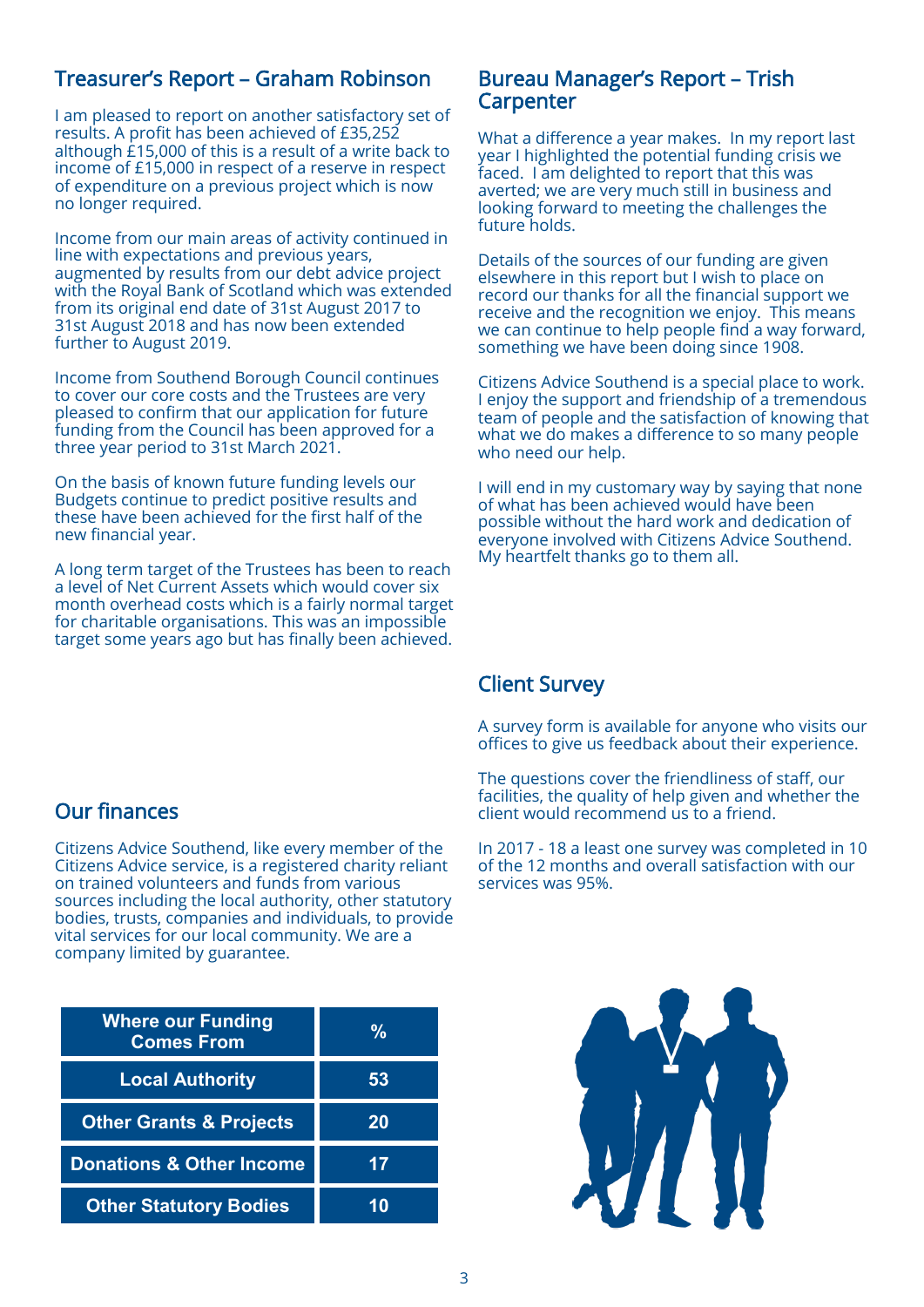## Research and Campaigns (Social Policy) - Sandra Smith

Throughout the year we have seen many clients with issues that we feel are unfair, concerning and are giving our clients worries, stress etc. Our Advisers deal with the issue and follow on to report matters of concern to our own Research and Campaign volunteers and they, in turn, report matters to Citizens Advice Research and Campaign team at Head Office.

This information is then collated, discussed and, in many cases will be followed through for discussion with MPs, relevant bodies/organisations etc. This is how we fulfil our obligation to monitor and highlight issues and work for change.

This year has been dominated with problems when claiming Universal Credit, ie, administrative errors, delays in payment etc. With this being a new benefit for our area, we had expected issues and we knew that our clients would need support and help.

New Council Tax Reduction restrictions for self employed people making a low amount of money per month, resulted in several people seeking advice as their benefit had been reduced. We have helped claimants of Employment & Support Allowance with appeals etc when they have been turned down for the benefit, despite quite severe mental/physical disabilities.

We continue to see employers breaching employment rights and we help clients with raising grievances etc. There was concern by clients at the lack of council housing and/or affordable rented properties.

Our Immigration Team have dealt with many clients with complex issues, including delays by the Home Office, which can cause great problems for people who have been in the UK for many years, earning a living, bringing up their families etc.

The lack of legal aid in divorce cases has continued to be of concern to some clients.

There have been many cases of problems with switching fuel, or where people on very low income, who may have disabled members of their family, have been on the highest tariff and have gone into a debt situation. The fuel company has not contacted them to let them know that there were plans that could save the family a great deal of money.

These are just a selection of the array of issues that we hear about and we do our very best to flag them up in the hope that rules, laws etc will come to be changed.

We have had interns from the University of Essex during the year, which helps considerably with our campaign work. They have written full reports on Campaign for Bailiff Reform and Universal Credit in the Southend area.

Our Research and Campaign in house volunteer has worked on a report to find out whether there is ongoing support within the Borough for people who are dealing with their debt situation but need ongoing help with financial capability.

We are very grateful for all the work on these reports. We keep the local MPs informed of our work and also write to them on our findings when we feel that an issue is going to be discussed in the House of Commons. Sir David Amess MP also invites our interns to spend time with him when he is holding a local surgery, which is greatly welcomed by our interns.

## Office Services Manager's Report - Cindy Sayer

It seems almost impossible to believe that another year has gone by since my last report!

This year we have been fortunate enough to secure funding to have our front door replaced. This was the last part of our refurbishment project. We now have a fully automated door custom built in white PVC. This has made such a difference to our clients, particularly for people with buggies and those in wheelchairs, as access is now so much easier.

The general day to day maintenance and servicing of equipment such as fire alarms, electrical equipment and boilers is ongoing as usual. A Health & Safety Inspection is also made each year and includes a Fire Risk Assessment, which is carried out by an independent Fire Risk Assessor.

We continue to maintain the building both inside and out to a good standard. This has been challenged on a number of occasions by the local wild life, especially pigeons who have caused us a few problems!

All of our volunteers and paid staff continue to work together as a team which makes this a great place to be. 

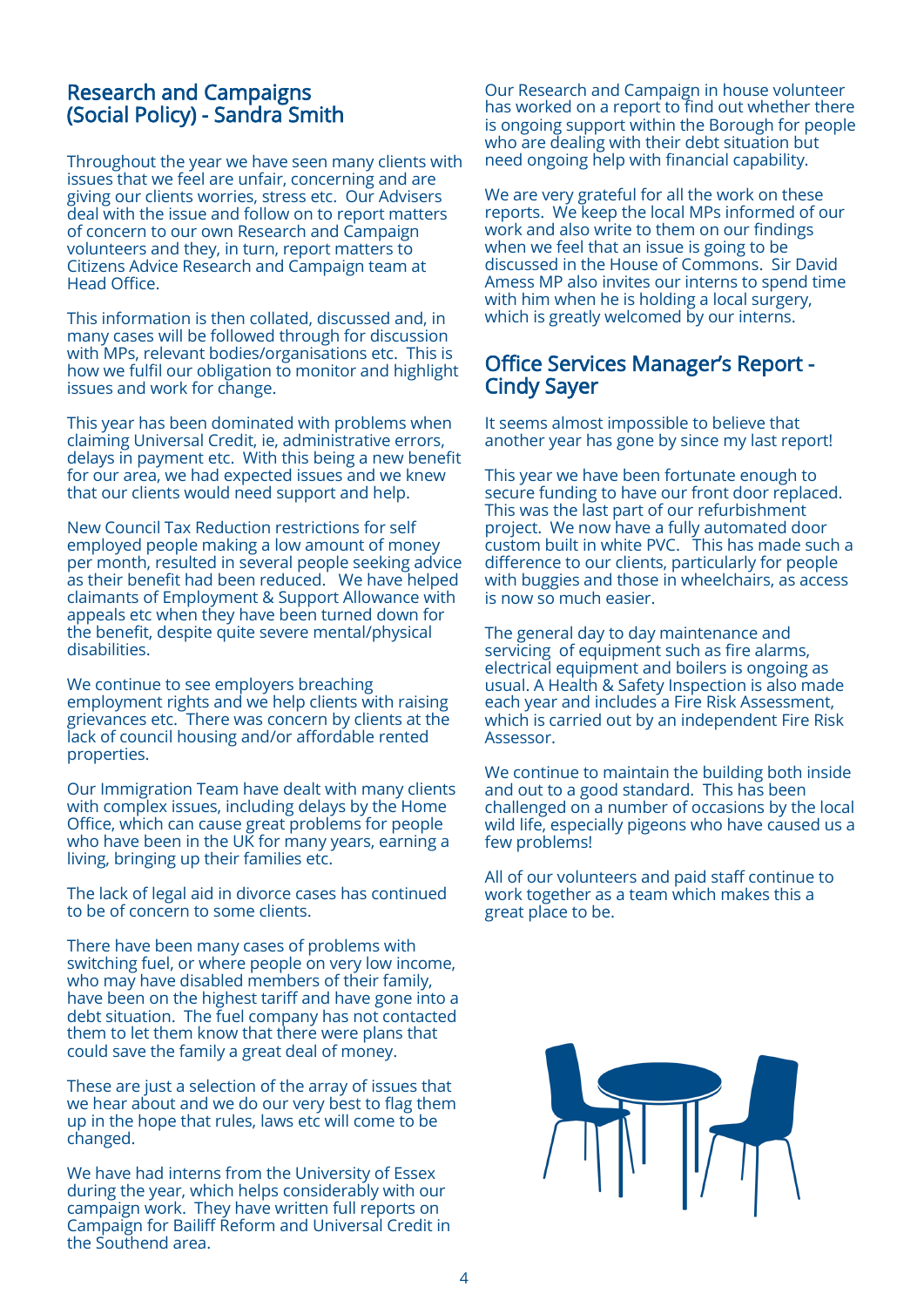# Advice Service Manager - Riz Awan

Over the past year we continue to see many of our clients through our drop in service. A face to face assessment is carried out with an aim of seeing all our clients that day and addressing their issues. Some days we may be short staffed, if so, we ask clients if they can return later in the day or the next working day. We also give them full details of the telephone and web chat services that are also available.

The Generalist Advisers will do a short interview to assess the client with the possibility to deal with their issues in full. The majority of the time, we have managed to give the client full advice, saving both the client time by not having to return for a further appointment and keeping appointments available for emergency issues as we have not booked so far in advance. This has resulted in improving our waiting times for appointments for our clients and builds confidence in the service that we provide.

The General Advisers have continued to upskill themselves, especially with the new General Data Protection Rules that were implemented in May 2018. The advisers also had to adapt to a new case recording system and have transitioned from Petra to Casebook. The advisers have continued to progress in the understanding of Universal Credit in Southend and have assisted clients with updating there journals and appealing any benefit decisions.

They have adopted the process of gathering all information and assisting the clients with completing a budget sheet and dealing with emergency debt issues and booking complex cases with our Debt team. We are continuing with issues surrounding Brexit and Permanent Residency with the assistance of the Immigration team.

It's a pleasure to work with all the advisers who bring to Citizen Advice their own brilliance, professionalism and expertise to assist the clients in bettering themselves, empowering them and building their confidence. Thank you for working along with me in providing such a service.



# Top Advice Categories



# Website & Social Media - Helen Wakeham

Our Social Media presence is continuing to grow from strength to strength.

With our website it is now even easier to access information 24/7 about Citizens Advice Southend in this ever increasing digital age. You'll find lots of useful information about us including the Specialist Advice Services we offer and options to come and volunteer for us at just the click of a button. You also have the option to have a live web chat if you are unable to come and see us.

Along with our website our Twitter page (@SouthendCAB) is now attracting lots of followers and we hit the 1000 mark this last year as we continue to engage with local charities and share important information across the Southend area and beyond.

Our Facebook page (Citizens Advice Southend) is still growing in numbers and we often have people contact us for information about our offices through our Facebook page. We are engaging with the wider community and we share valuable information about what is happening in the Southend area.

If you have Twitter or Facebook feel free to follow us on the above pages. We'd love to hear from you.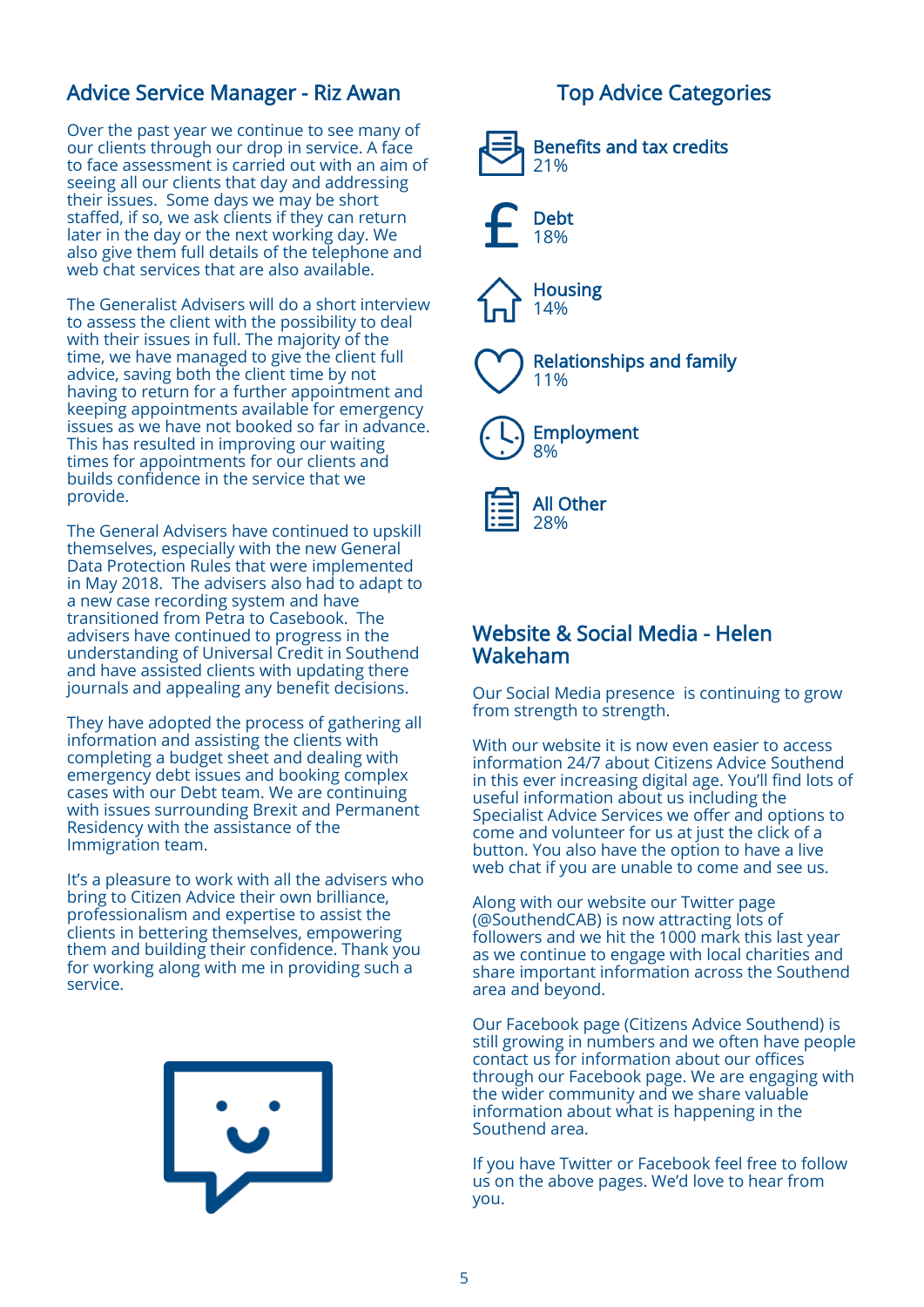# Training Manager - Ben Apenteng

The year started with preparation towards a smooth implementation of the EU General Data Protection regulation (GDPR), which took effect from 25/05/2018. GDPR is a legal framework that sets guidelines for the collection and processing of personal information of individuals within the European Union (EU).

Because we hold and process personal data, we need to comply with the law and be able to demonstrate this. As a result all staff needed to be trained and I am happy to report that, with support from Trish and Riz, and with the cooperation of all volunteers and paid staff, we are GDPR compliant.

The training programme for advisory roles still continues and this year saw an increase of three personnel to our dedicated volunteer advice team. Advisers are trained initially on undertaking telephone assessments and then progress to web chats and face to face assessments. We hope that once people have completed the assessment training they will undertake further training to become Generalist Advisers, enabling them to cover all strands of our work, thus helping us to continue to meet the varying demands on our services.

We continued with our support and training of law students who reside in the Southend area during the summer holidays. Five students have joined us this summer to gain practical experience through our Adviser Learning Programme and will be with us until they go back to their various universities in September.

We have also welcomed back some members from last year's group, who have returned as volunteers for the summer period.

My sincere gratitude to all Board members who were able to join us for this year's celebration of Volunteers' Week, dubbed "Board Members 'Day' with staff". Hopefully we can repeat the same next year.

# The Legal Aid Franchise - Miles Richardson & Sonia Wood

This year began with us knowing we couldn't retain the court help desk contract, since we could only bid if we were able to manage all court help desks across Essex. However, at the time of writing we've been told the process has been cancelled following court action against the expansion of areas and the tender process: our contract has been extended to the end of September 2019.

Further good news is that we retained the housing Legal Aid contract with 250 new matter starts assigned for use in the 2018/19 year. In 2017/18 we had an allowance of 180 and had to seek a further allowance as we were going to exceed it: we saw it increased to 199 and we completed 192 cases.

The increased number of new clients we can see will be a challenge, not for the numbers of people needing assistance, but as always, in getting those who can and will supply evidence to comply with the Legal Aid Scheme's income verification requirements.

Miles continues with Legal Aid certificated work but verification is a problem with this too. The computer software for certificated work is slow and adds to the frustration if it goes down. Our Legal Aid software programme, Casetrack is now being replaced with a new software program funded by a consortium of bureaux.

Universal Credit (UC) has finally been confirmed as a qualifying benefit for Legal Aid, even though someone may be working and on higher income than would usually qualify. UC has given clients new problem areas in maintaining their rent and a challenge to us in being able to assist them as we had to acquire knowledge of the UC legislation.

The referral scheme with South Essex Homes continues to allow us to help clients with a wider range of problems at an early stage that can't be covered under Legal Aid.

Another year of challenge faces us but there's been plenty of good news too. Miles Richardson's nomination for Legal Aid housing solicitor of the year is well deserved; it's an honour for him and for all at Citizens Advice Southend. We continue to try and rise to the challenges we face.



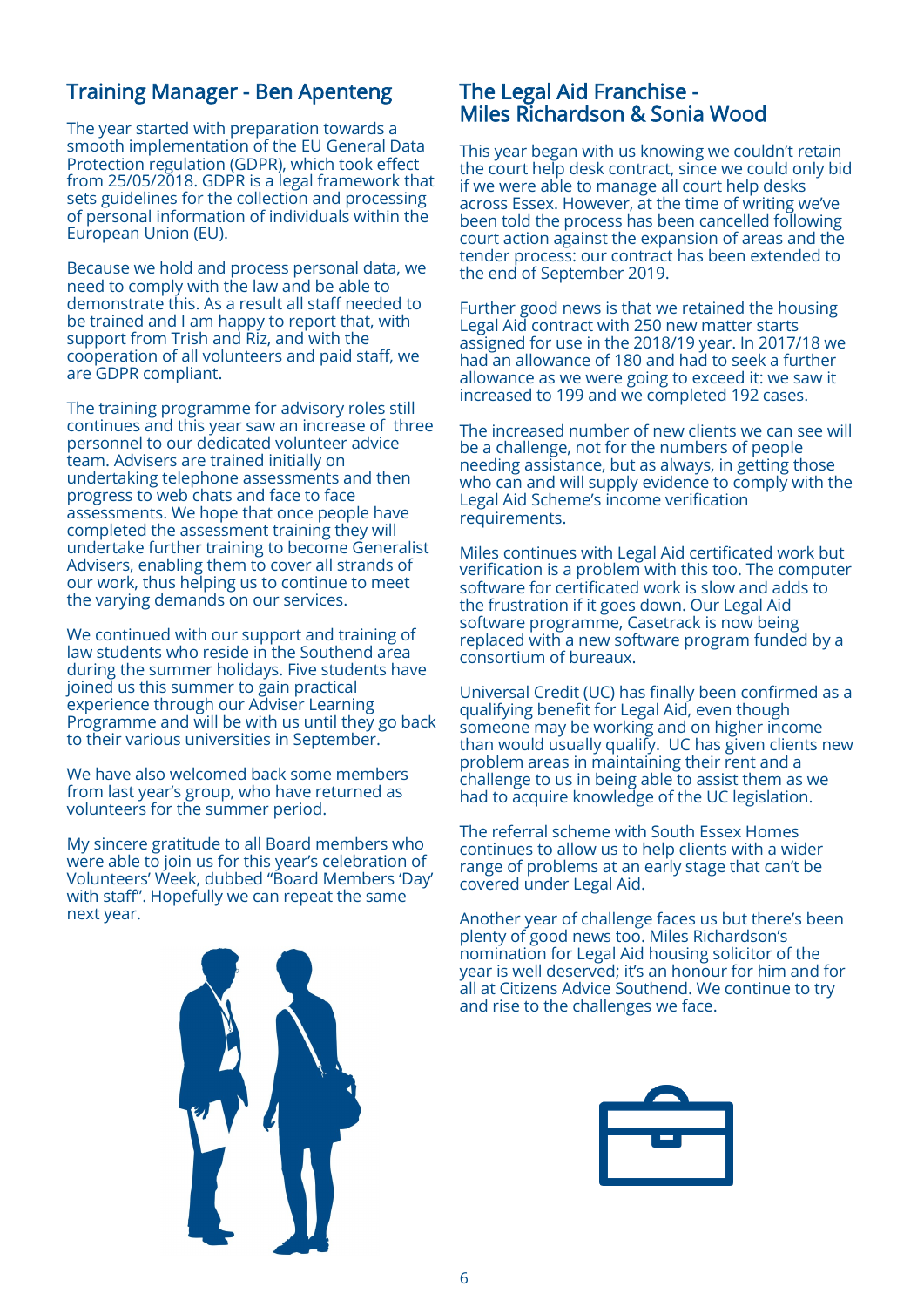# Immigration—Derek Edwards, Lead Immigration Caseworker

Over the last year there has been some momentous key events marking it out as a memorable year. The implementation of U.K.'s departure from E.U. which will herald the end of a system of free movement that entitled E.U. citizens from other countries to be admitted to the U.K. and to reside here without a grant of permission.

It will represent one of our biggest challenges in the coming years to register the great number of E.U. citizens involved who wish to remain in U.K. starting with our own community.

Additionally, the Windrush scandal both these events are seminal moments in the history of our domestic immigration law. Its effect has been profound not only for the Commonwealth citizens involved, but has caused both the nation and our Government to reflect on the treatment of those deemed irregular migrants and to take a more humane approach to its laws which we welcome.

A major driver of our activity over the last year has been our training activities of our Martin Lewis Stage 2 Project. There are two or three things worth noting from our MLF Project experience.

Firstly, immigration is a complex subject and constant changes to its rules and regulations makes it's complexity difficult for many of our advisers to grasp resulting in only a few being able to advise on the subject.

Secondly, there is probably insufficient training, our project aims and objective is to improve that situation with focus on ongoing support. Moreover, it has been our challenge in Stage 2 to make immigration training more user friendly in an attempt to create greater confidence amongst our general advisers.

Thirdly, we have succeeded in raising awareness of the main event being the scale of the task that E.U. settled status entails for those who wish to remain in U.K. We have briefed and upgraded knowledge of these matters amongst staff and volunteers of the 15 offices engaged during the last year and received positive feedback in the process.

Brexit has many moving parts, not least on how the new settled status system was being designed and implemented. Only as recently as last March following a Home Office presentation was it announced that an "app" which E.U. nationals and their family members must use to apply for the new status. This is considered to be an easy and light touch method to register status. It remains to be seen whether this proves to be the case.

There being nothing more important than securing citizens' rights for the many 27 EU states nationals' who have prospered our economy. There remains few pro bono advice centres to inform them of how their partners, children and non E.U. dependents can lawfully remain after the deadline date of 29th March 2019, extending to a transition period until 31st December 2020 to finally cement settled status.

Significant rising Home Office and legal fees can prove a barrier to access justice particularly since the demise of legal aid in 2012. A post implementation review by Ministry Of Justice is to undertake consultation which will focus on a Legal Aid, Sentencing and Punishment of Offenders Act 2012 effect.

Simplification of the Immigration Rules was announced last December 2017 following widespread discontent with the current legislative structure governing immigration law. The stated purpose of the inquiry is to identify principles under which they could be redrafted and make them simpler and more accessible to the user.

Last April we were awarded the third Martin Lewis Fund stage charging us with mentoring other local Citizens Advice services were invited to apply for the delivery of specific training to replicate our Stage 2 work that is to say "how to" cascade their training to a network of other LCA's.

Finally, I express my thanks to our immigration team Peter, Fidelia and Desi and Sarita Charaboon who left last January for Thailand, not forgetting our secretarial back up and Trish's exceptional support throughout the year co-leading our MLF work, all of which deserves credit for our achievements as a whole throughout the year.

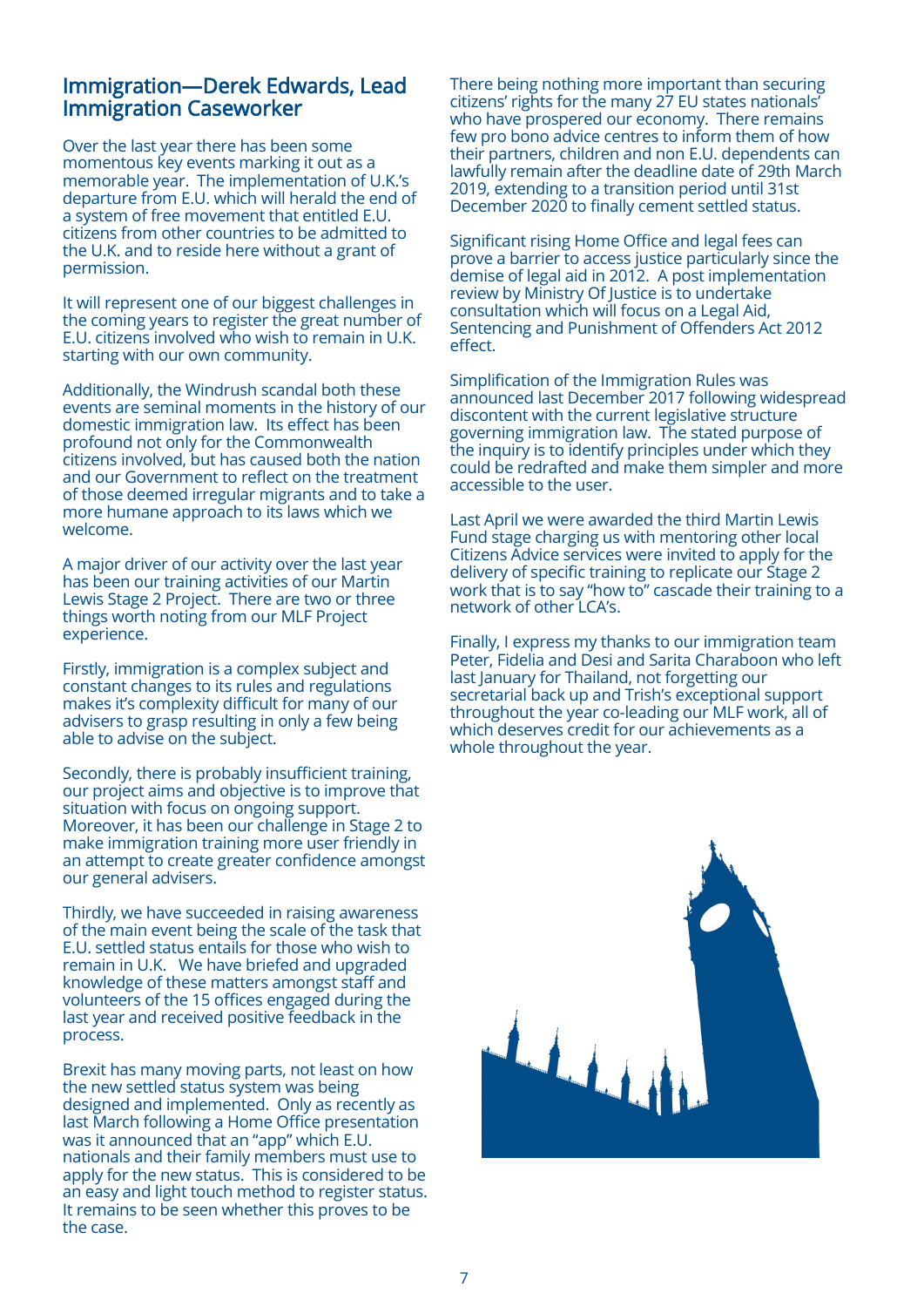# Money Advice Service - Linny Redgrave

As I am writing this article England has just got through to the quarter finals in the world cup and England is dreaming of winning the cup. Of course by the time you are all reading this we will know the outcome but either way we will be proud of the England team recognising the amount of effort that has gone into their matches by not just the players but the whole team that supports them.

Giving debt advice is like playing a football match. If your want to win you need good training, endurance and the right strategy to reach that goal, which is to provide a client with a positive outcome that will relieve them of the stress and worry of dealing with debt.

Working out the right strategy takes careful planning that includes taking into account changes in legislation which never seems to go quite far enough but any changes that improve my chances of getting a successful outcome are always welcomed and are a useful red card to wave at creditors.

The most recent welcome change tackles persistent credit card debt which is long overdue whereby a credit card provider must liaise with customers who have been in persistent debt for 36 months to help them find other ways of clearing their balances. Experience has taught me that this "help" will be to advise them to seek debt advice from a non-fee charging debt advice agency and I expect to see this prompting many of their customers to visit Citizens Advice Southend.

Unlike Gareth Southgate who may possibly be out of work if England doesn't bring home the cup, Citizens Advice Southend will always have work to do. Winning the world cup will give us all a short-term feel good factor but good debt advice delivers so much more!

Come on England!



#### Do you feel able to help us in your Will?

#### Suggested wording of bequest

"I hereby bequeath the sum of £……. to Citizens Advice Southend, 1 Church Road, Southend-on-Sea and I direct that the receipt of the Honorary Treasurer shall be good discharge for such legacy"

#### Specialist Benefits Advice – Linda Butcher

I have appointments in the office weekly, these are still increasing in numbers due to more and more people having difficulty obtaining benefits.

Sometimes I do not see the client, but their carer. I do home visits, again I am doing more home visits due to the problems of housebound clients receiving benefits. I regularly see social workers at various venues.

I arrange and attend Southend Benefit Network meetings. I am always at the end of a phone for clients and social workers.

Our social work students shadow me as part of their placement with us. My door is always open – unless interviewing - to assist the advisers and other colleagues. I attend training sessions in London to keep up to date in benefit changes.

For the period of 01.04.17 to 31.03.18 I have won at tribunals for our clients £96,572.74

# What Our Volunteers Say:

Jessica Gray - After hearing about the opportunity to volunteer in the Citizens Advice Bureau, I was immediately interested and knew that it was something that I wanted to be involved with.

I thought that it would be a great chance to get some work experience in a working environment, to gain valuable skills and also to get the chance to work with new people.

Furthermore, since Citizens Advice is a charity, they always need new volunteers and I thought that it was important to help an organisation that helps others with their issues and problems. And since I have plans to go to university, I felt as though it would be really good for me to have some work experience on my application, to make me stand out from other applicants and also later on when I apply for a job.

As part of my work experience at Citizens Advice, I have done a wide range of tasks including: helping on reception, making and answering telephone calls, observing appointments and assessments and uploading data onto the system; all of which have been enjoyable and given me a sense of what working in a full-time job would be like.

I have been working at Citizens Advice every Wednesday afternoon now for the past 8 months and I feel as though I have gained the most that I possibly could out of the experience and I know that the skills that have been gained and also developed here will help me in any future career or job that I take on.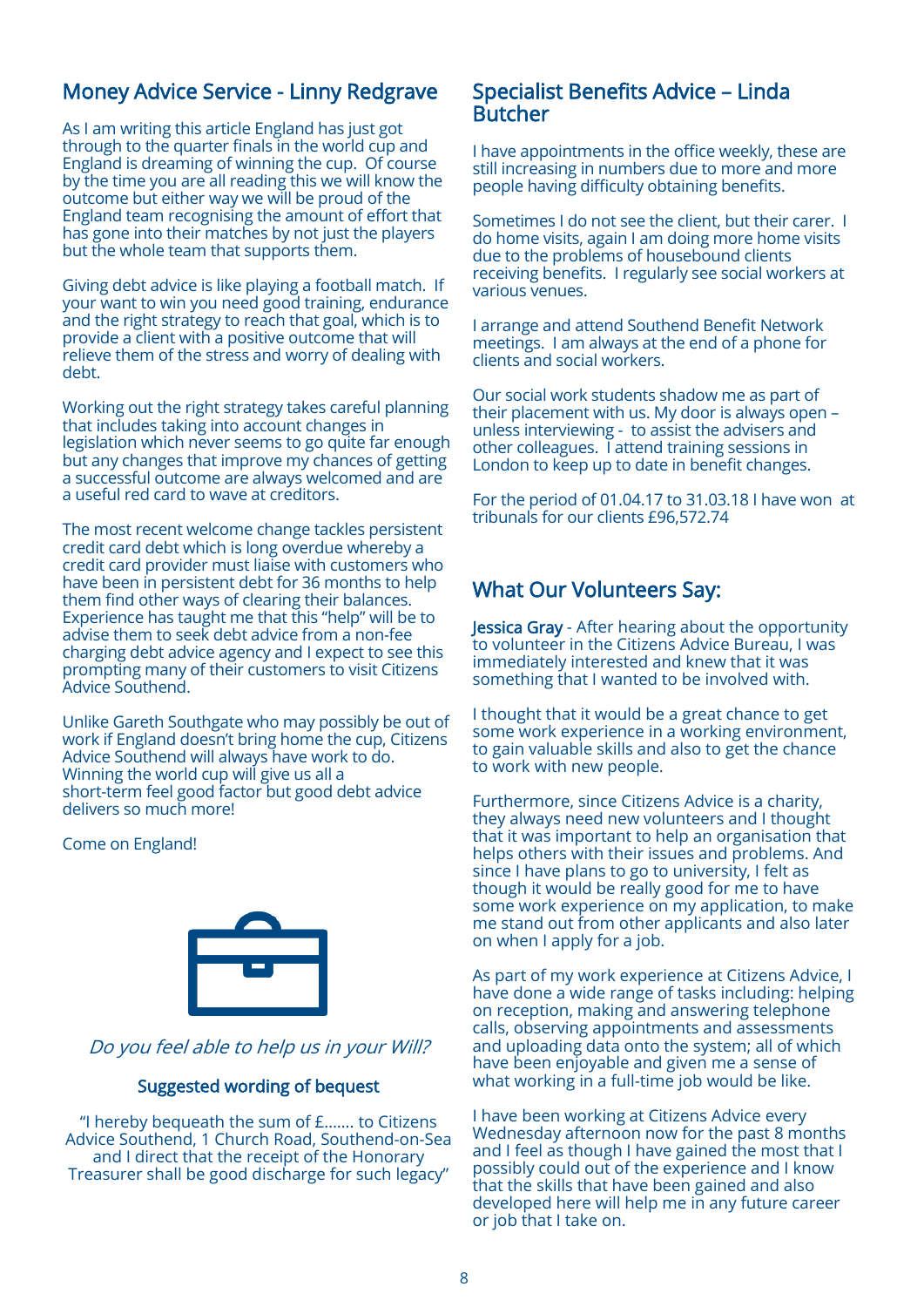Siobhan Higgs - I am a Social work student studying at the University of Essex. I was placed at Citizens Advice Southend as part of my work placement. I started there in October 2017 and completed my 70 day placement in April 2018.

When beginning my placement I was apprehensive about what was expected of me. However I quickly learned from my colleagues and via the training days that my role was to advise on various issues such as employment and debt.

I regularly visited client in their own homes to support them in completing benefit applications and this enabled me to get an insight into their own lives and the challenges they face. I was also trained to advise via Adviceline and face to face.

I thoroughly enjoyed working at Citizens advice. The staff and volunteers supported me throughout my placement and made me feel part of the team. I was encouraged to ask questions and never felt a burden to them.

The staff and volunteers do a fantastic job and even though I spent a short time there I never was made to feel I was just a 'student'.

I left my placement feeling confident and competent and this was due to the support and guidance that I received from everyone there. The skills I gained will certainly help me in my future career when working with vulnerable people.

Citizens Advice Southend offer such valuable support to both the general public and their paid staff and volunteers. There is always someone available to have a quick chat and this is so important for not only the clients but the staff, volunteers and students.

I will be returning to the office to carry out some voluntary work over the next few weeks and look forward working with such a pleasant team of people.

**Stephen Maverick - Volunteering as an Adviser** 

My name is Stephen Maverick and I have been volunteering at Citizens Advice Southend for two years now. I wanted to volunteer to gain additional experience for work experience and to expand my CV and job skills.

I spoke to a lady at SAVS who recommended that I could expand my skill set by volunteering at Citizens Advice as they have many volunteer opportunities.

I enjoy coming to Citizens Advice and helping clients resolve their issues and problems and knowing that I have made a difference to their lives.

My biggest challenge in the beginning was learning to interact with people, whether it be clients or staff. This is something that I am working towards and feel positive about since volunteering at Citizens Advice.

I volunteer as a gateway adviser talking to clients on the phone and face to face. I also help out on reception and I am the first port of call for people that come to us for help.

My experience as a whole has been rewarding and I have learnt a lot from being here. I'd like to return to paid employment in the future but will always value my time here.

Anne-Marie Williams - Volunteering as Admin Support

I have been volunteering at Citizens Advice since January 2015 covering administration and secretarial work for advisers. I wanted to be a volunteer firstly to upgrade my C.V. for seeking permanent employment and to build-up my confidence.

I chose Citizens Advice because the organisation helped me with problems in previous years and wanted to give something back. The most rewarding aspect of volunteering at Citizens Advice is working alongside very nice and friendly people and feeling that I have helped in some way.

The hardest thing I found was my learning stint on reception and facing the general public. I prefer to be a back office worker! My experience with Citizens Advice has helped me get my confidence back and learning new skills daily.

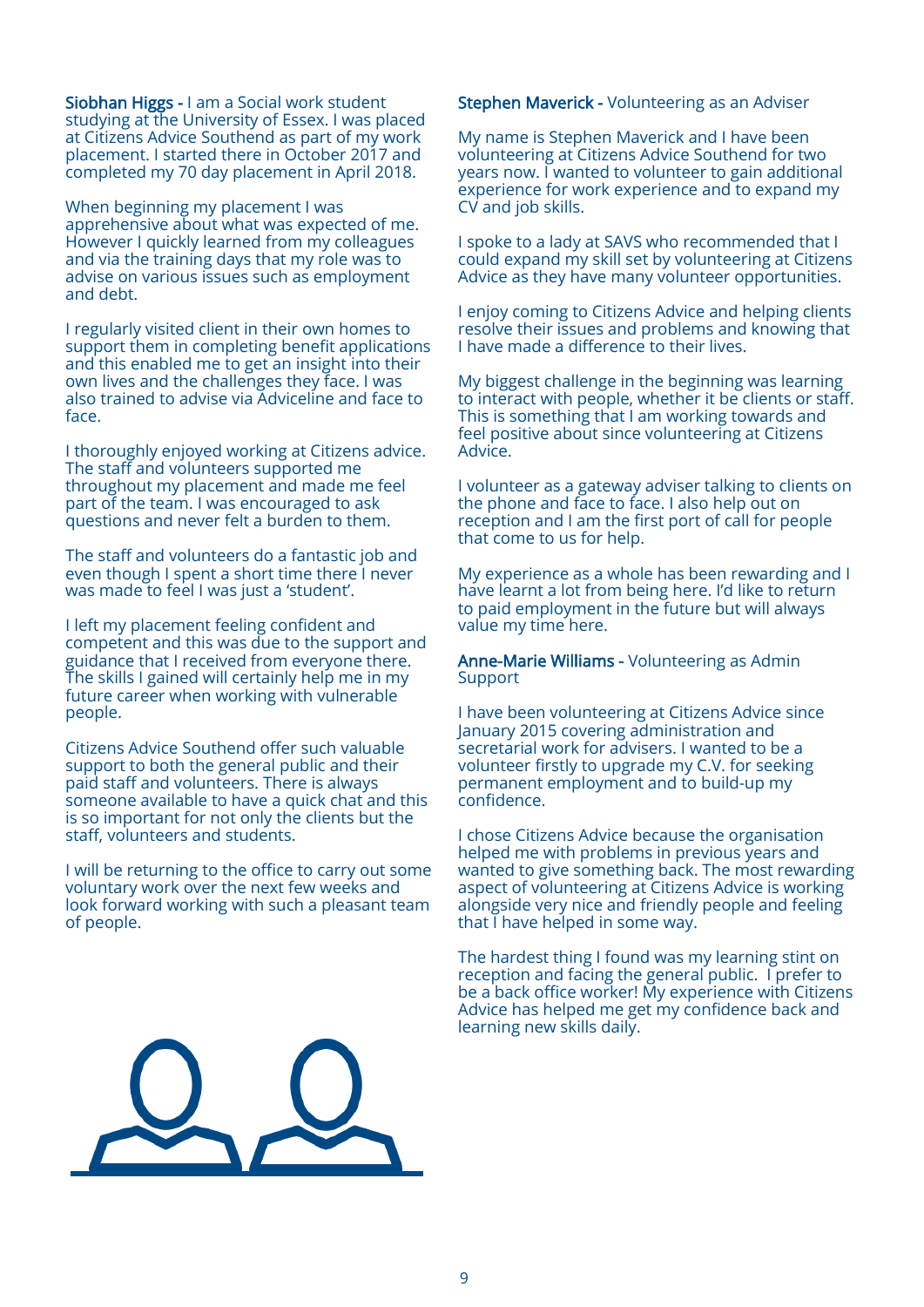# **Charities**

We also hire out some of our office space to external charities and this is some of the lovely feedback we have received.

Sarah Alder - I work for Royal Association for Deaf People as Information, Advice and Guidance Officer for Deaf people. This required regular support for clients who cannot use the telephone, need any written English Format translated into British Sign Language and occasionally I need advice from Citizens Advice's offices. They are always very helpful, supportive and guide me to the right directions to ensure our clients are getting the right support and advise.

The office we borrow from Trish suits our clients' needs as it is private, comfortable and spacious. They are also flexible with the offices as a couple of my clients are unable to use the stairs, therefore we are able to use the office on the ground floor which encourage our clients to re-visit on a regular basis.

We are grateful and appreciative to use their office but more importantly; I enjoyed working there as I feel they make us feel welcome, supportive and always on hand should we need further advice and guidance.

#### Colin McKeeganey - Pension Wise

I enjoy meeting new people and my role as a Pension Wise guidance specialist allows me to do this.

We offer a professional service taking people through the options available under the new pension freedoms. People can find pension daunting so doing this in a friendly, relaxed manner can help put them at their ease.

I am also thankful to Citizens Advice Southend for their support and find the working environment both enjoyable and professional.



# Client statistics

| <b>Clients</b>         | 5,986  |
|------------------------|--------|
| <b>Advice Issues</b>   | 12,747 |
| <b>Client contacts</b> | 10,780 |

| Age profile  | %  |
|--------------|----|
| 24 and under | 7  |
| $25 - 34$    | 19 |
| $35 - 49$    | 31 |
| $50 - 64$    | 27 |
| $65 - 74$    | 9  |
| $75 - 84$    | 5  |
| $85 +$       | 1  |
| Not recorded | 1  |

| <b>Resident</b> | ᅅ  |
|-----------------|----|
| In Southend     | 65 |
| Elsewhere       | 35 |

| Disability/health conditions                   | %  |
|------------------------------------------------|----|
| Disabled / long-term health<br>condition       | 38 |
| Not disabled / no health<br>problems / unknown | 62 |

| <b>Ethnic origin</b>          | %  |
|-------------------------------|----|
| Asian or Asian British        | 5  |
| <b>Black or Black British</b> |    |
| <b>Mixed</b>                  | 4  |
| Other/not recorded            | 2  |
| White                         | ጸን |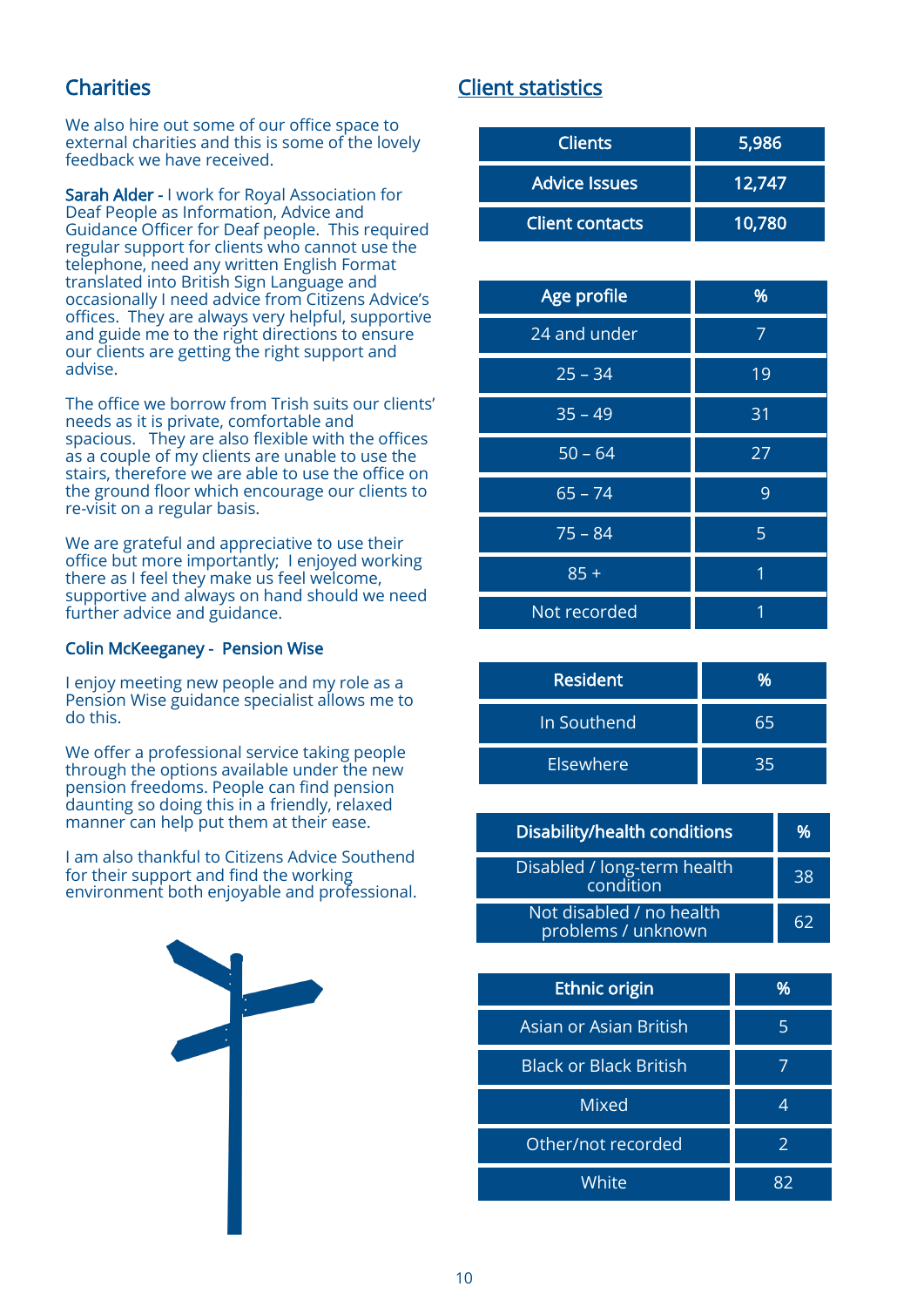# About Us @ 31.03.2018

#### Paid staff

**Manager** Trish Carpenter

Office Services Manager Cindy Sayer

Community Solicitor (Housing) Miles Richardson MBE LL B

Caseworker (Housing) Sonia Wood

Advice Services Consultant Sandra Smith

Advice Services Manager Riz Awan

Training & Recruitment Services **Manager** Ben Apenteng

Office Services Assistants Helen Wakeham Gill Sanderson

Admin Support Ann-Marie Williams

Peripatetic Welfare Benefits **Adviser** Linda Butcher

MASDAP Caseworker Linda Redgrave

MASDAP Administrator Lesley Clarke

Immigration Caseworker Derek Edwards Peter Strickland

Natwest / RBS Project Carla Purkiss Beverley Oakes

Energy Champion Sam Daniels

Research and Campaigns **Workers** Chelsea Thomas Bethany McCarthy

University Placement Eleanor Hale

Royal Association for Deaf People Advice Service Susie Marsh Nicola Ball & colleagues

Services using the Bureau offices: Talking Newspapers British Red Cross Terrence Higgins Trust Angela Cole of Immigration Legal Services Pension Wise Essex Mediation

#### External providers

IT Support Brunel Computer Services

SAGE Support Ann Galvin Business Consultancy

Payroll Services **Devonports** 

Office Cleaner Gary Lee

Annual report printed by Modern Graphic Arts

#### Exceptional Needs and Almonising (ENA) Committee

Chair Brian Kelly

**Treasurer** Veronica Moore

**Members** Trish Carpenter Riz Awan Jane Owen Mary Priestley Jill Page

Food, gifts and loans were given to clients in need throughout the year.

We were also delighted to receive financial and food donations from various Church groups and generous individuals.

#### CABfair (Citizens Advice Bureau friends and interested relatives)

#### **Members**

John Cotton Julie Cushion Len Mason Cindy Sayer Sandra Smith Gill Sanderson

The Committee continues to aim to arrange events that everyone will, hopefully, enjoy. All suggestions are welcomed, as are ideas for using the money that is raised.



We would like to wish our volunteers and supporters who are currently unwell a speedy recovery.

We would like to thank the paid staff and volunteers who left us during the year, some of whom had been with us for many years and to welcome those who have joined us since the beginning of April 2017.

We were sorry to hear of the illnesses and deaths of a number of former members of paid staff, volunteers and supporters.